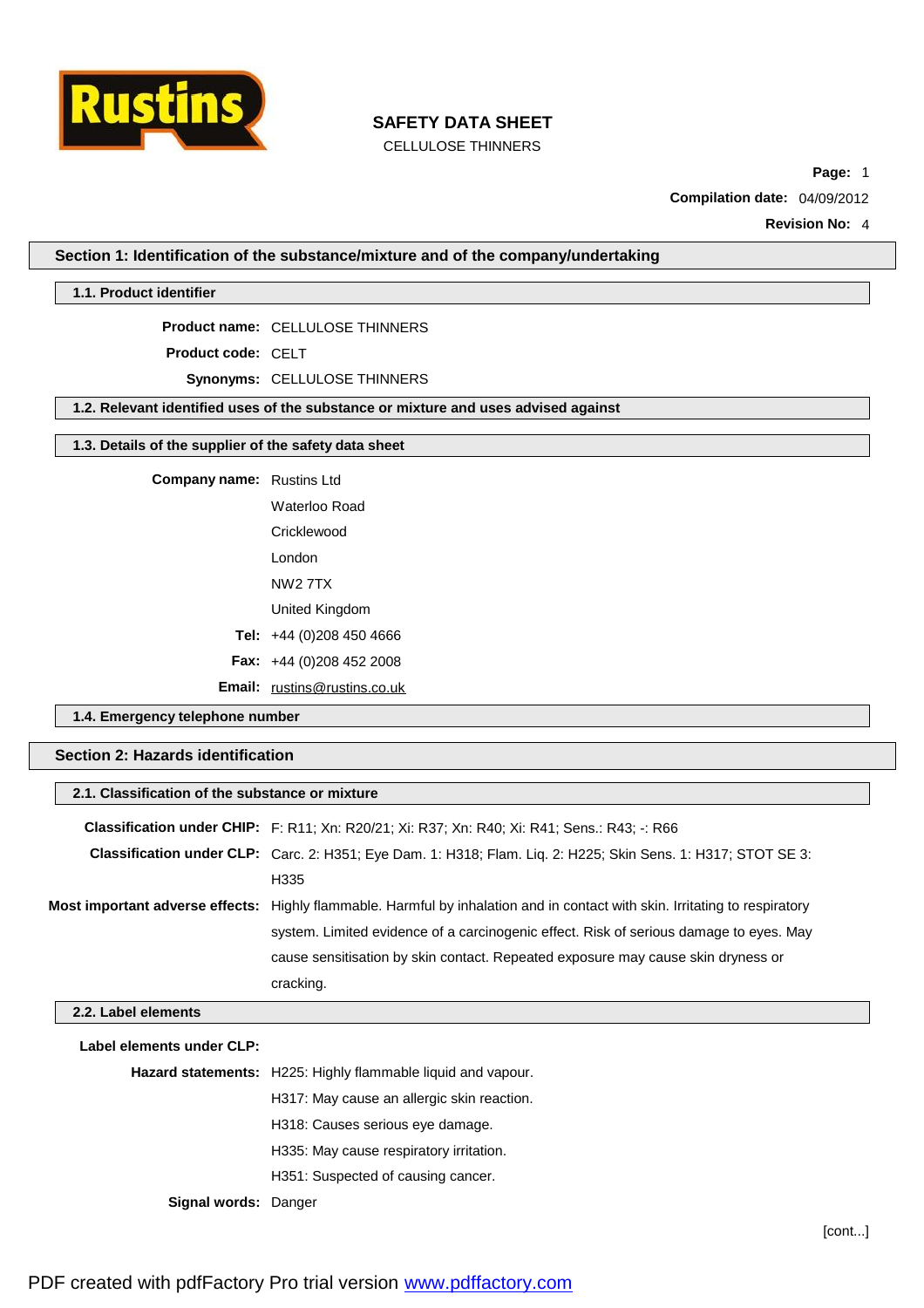# CELLULOSE THINNERS

**Page:** 2

| Hazard pictograms: GHS02: Flame |                                                                                                            |  |  |  |
|---------------------------------|------------------------------------------------------------------------------------------------------------|--|--|--|
|                                 | GHS07: Exclamation mark                                                                                    |  |  |  |
|                                 | GHS08: Health hazard                                                                                       |  |  |  |
|                                 |                                                                                                            |  |  |  |
|                                 | Precautionary statements: P280: Wear protective gloves/protective clothing/eye protection/face protection. |  |  |  |
|                                 | P303+361+353: IF ON SKIN (or hair): Remove immediately all contaminated clothing.                          |  |  |  |
|                                 | Rinse skin with water/shower.                                                                              |  |  |  |
|                                 | P304+340: IF INHALED: Remove victim to fresh air and keep at rest in a position                            |  |  |  |
|                                 | comfortable for breathing.                                                                                 |  |  |  |
|                                 | P305+351+338: IF IN EYES: Rinse cautiously with water for several minutes. Remove                          |  |  |  |
|                                 | contact lenses, if present and easy to do. Continue rinsing.                                               |  |  |  |
|                                 | P308+313: IF exposed or concerned: Get medical advice/attention.                                           |  |  |  |
|                                 | P310: Immediately call a POISON CENTER or doctor.                                                          |  |  |  |
| Label elements under CHIP:      |                                                                                                            |  |  |  |
|                                 | Hazard symbols: Highly flammable.                                                                          |  |  |  |
|                                 | Harmful.                                                                                                   |  |  |  |
|                                 |                                                                                                            |  |  |  |
|                                 | Risk phrases: R11: Highly flammable.                                                                       |  |  |  |
|                                 | R20/21: Harmful by inhalation and in contact with skin.                                                    |  |  |  |
|                                 | R37: Irritating to respiratory system.                                                                     |  |  |  |
|                                 | R40: Limited evidence of a carcinogenic effect.                                                            |  |  |  |
|                                 | R41: Risk of serious damage to eyes.                                                                       |  |  |  |
|                                 | R43: May cause sensitisation by skin contact.                                                              |  |  |  |
|                                 | R66: Repeated exposure may cause skin dryness or cracking.                                                 |  |  |  |
|                                 | Safety phrases: S26: In case of contact with eyes, rinse immediately with plenty of water and seek         |  |  |  |
|                                 | medical advice.                                                                                            |  |  |  |
|                                 | S36/37/39: Wear suitable protective clothing, gloves and eye / face protection.                            |  |  |  |
| 2.3. Other hazards              |                                                                                                            |  |  |  |
|                                 | PBT: This product is not identified as a PBT substance.                                                    |  |  |  |
|                                 | Section 3: Composition/information on ingredients                                                          |  |  |  |

**3.2. Mixtures**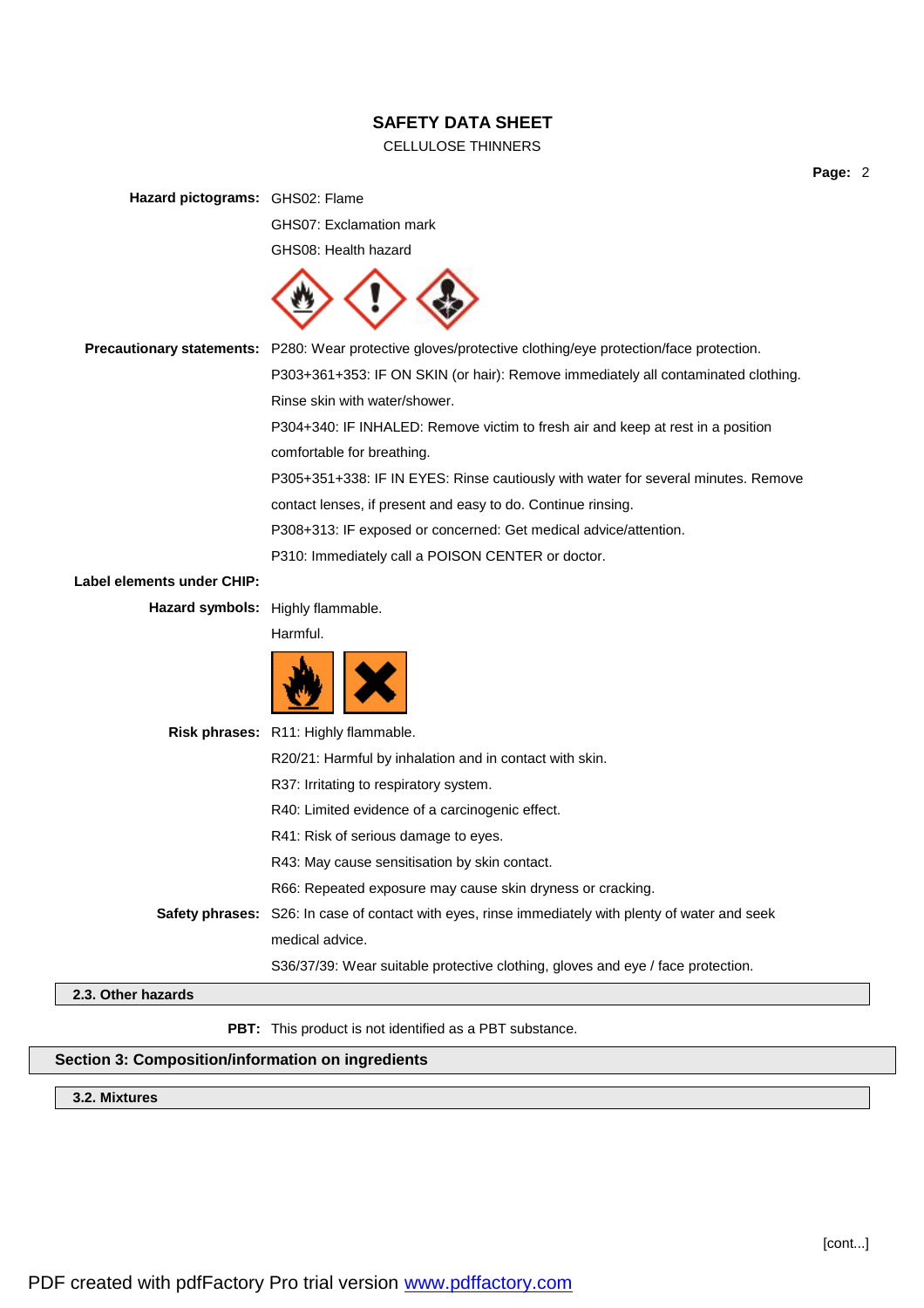# CELLULOSE THINNERS

## **Page:** 3

#### **Hazardous ingredients:**

#### MIBK

| <b>EINECS</b> | CAS            | <b>CHIP Classification</b> | <b>CLP Classification</b>                                                  | Percent     |
|---------------|----------------|----------------------------|----------------------------------------------------------------------------|-------------|
| ' 203-550-1   | $108 - 10 - 1$ |                            | F: R11; Xn: R20; Xi: R36/37; -: R66   Eye Irrit. 2: H319; STOT SE 3: H335; | $30 - 50\%$ |
|               |                |                            | Flam. Lig. 2: H225; Acute Tox. 4: H332;                                    |             |
|               |                |                            | -: EUH066                                                                  |             |

#### 2-BUTANONE OXIME

| 202-496-6 | 96-29-7 | Xn: R21; Xn: R40; Xi: R41; Sens.: | Carc. 2: H351; Acute Tox. 4: H312; Eye | 30-50% |
|-----------|---------|-----------------------------------|----------------------------------------|--------|
|           |         | R43                               | Dam. 1: H318; Skin Sens. 1: H317       |        |

# ETHANOL

| 200-578-6 | 64-17-5 | F: R11                     | Flam. Lig. 2: H225 | 10-30% |
|-----------|---------|----------------------------|--------------------|--------|
|           |         | Substance with a Community |                    |        |
|           |         | workplace exposure limit.  |                    |        |

## BUTAN-1-OL

| <b>METHANOL</b> |         |                                                 |                                                                                  |       |
|-----------------|---------|-------------------------------------------------|----------------------------------------------------------------------------------|-------|
|                 |         |                                                 | Eye Dam. 1: H318; STOT SE 3: H336                                                |       |
| 200-751-6       | 71-36-3 | -: R10; Xn: R22; Xi: R37/38; Xi:<br>R41: -: R67 | Flam. Lig. 3: H226; Acute Tox. 4: H302;<br>STOT SE 3: H335; Skin Irrit. 2: H315; | 1-10% |
|                 |         |                                                 |                                                                                  |       |

| 200-659-6 | 67-56-1 | F: R11: T: R23/24/25: T: | Flam. Lig. 2: H225; Acute Tox. 3: H331; | 1%> |
|-----------|---------|--------------------------|-----------------------------------------|-----|
|           |         | R39/23/24/25             | Acute Tox. 3: H311; Acute Tox. 3: H301; |     |
|           |         |                          | STOT SE 1: H370                         |     |

# **Section 4: First aid measures**

## **4.1. Description of first aid measures**

| <b>Skin contact:</b> Remove contaminated clothing. Wash skin thoroughly with soap and water. Do NOT           |
|---------------------------------------------------------------------------------------------------------------|
| use solvents or thinners. If irritation persists seek medical attention. Wash                                 |
| contaminated clothing before reuse.                                                                           |
| <b>Eye contact:</b> Contact lenses should be removed. Irrigate copiously with clean, fresh water for at least |

- 15 minutes, holding the eyelids apart, and seek medical attention. **Ingestion:** If accidentally swallowed, wash mouth out with water. Do not induce vomiting, keep at
	- rest and obtain medical attention. If patient is conscious give plenty of water to drink.
- **Inhalation:** Remove to fresh air, keep the patient warm and at rest. If there is difficulty in breathing, properly trained personnel may administer oxygen. If breathing has stopped, administer artificial respiration (NOT mouth to mouth). Seek medical attention.

### **4.2. Most important symptoms and effects, both acute and delayed**

**Skin contact:** May cause irritation on prolonged or repeated contact.

- **Eye contact:** Irritation.
	- **Ingestion:** Harmful, causing internal irritation. May cause nausea, vomiting, dizziness and unconsciousness.
	- **Inhalation:** Harmful by inhalation. There may be irritation of nose, throat and respiratory tract. Dizziness, loss of coordination, nausea and vomitting may occur.<br>[cont...]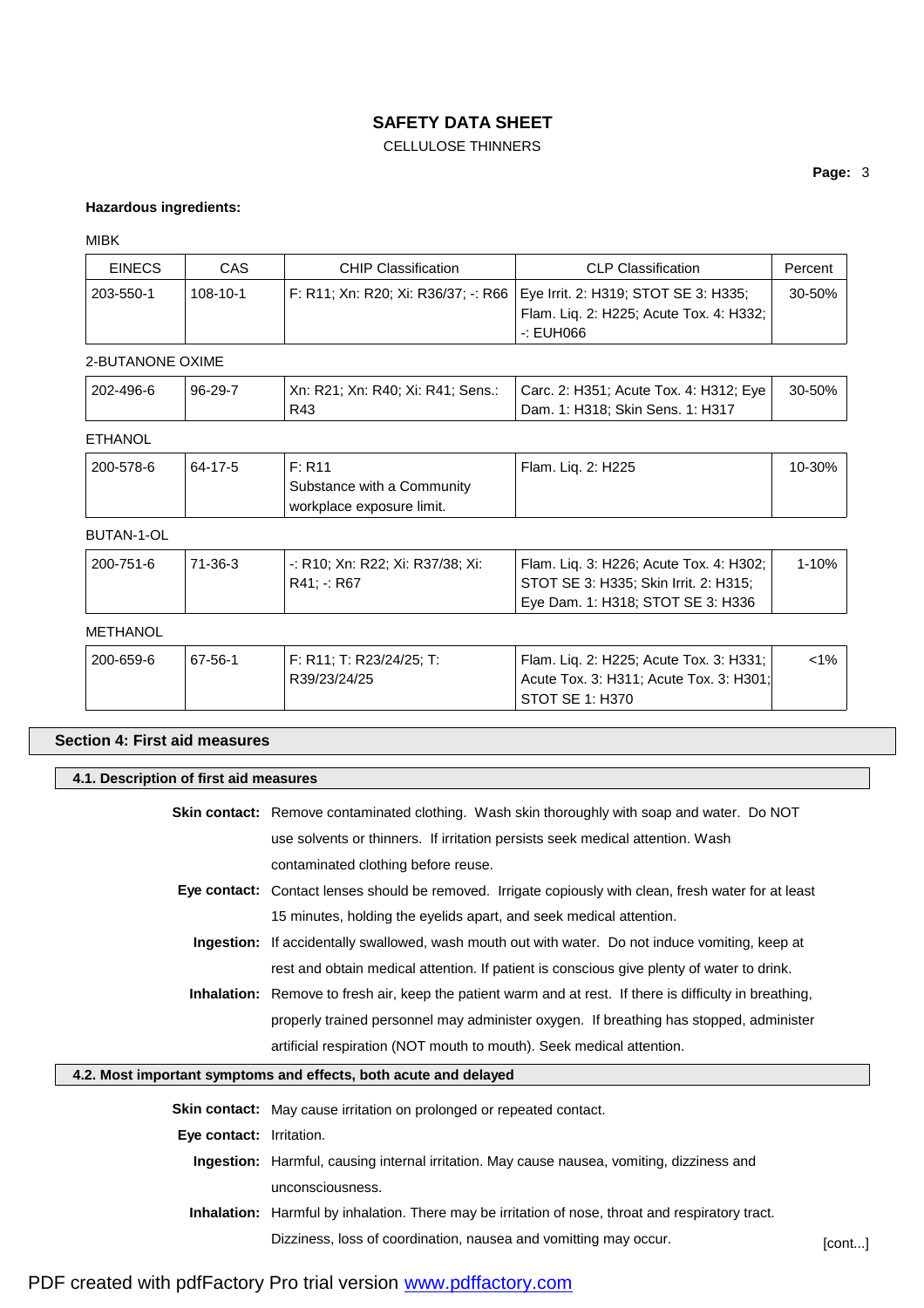# CELLULOSE THINNERS

| 4.3. Indication of any immediate medical attention and special treatment needed |                                                                                                                             |  |  |
|---------------------------------------------------------------------------------|-----------------------------------------------------------------------------------------------------------------------------|--|--|
| <b>Section 5: Fire-fighting measures</b>                                        |                                                                                                                             |  |  |
| 5.1. Extinguishing media                                                        |                                                                                                                             |  |  |
|                                                                                 | Extinguishing media: Alcohol resistant foam. Carbon dioxide (CO2). Dry chemical powder. Sand or earth. DO<br>NOT USE WATER. |  |  |
|                                                                                 | 5.2. Special hazards arising from the substance or mixture                                                                  |  |  |
|                                                                                 | Exposure hazards: Highly flammable. May explode in a fire. Solvent vapours may form explosive mixtures                      |  |  |
|                                                                                 | with air. The vapour is heavier than air and may travel along the ground, collect in work                                   |  |  |
|                                                                                 | pits and cellars, creating a fire and respiratory hazard. Vapour may travel considerable                                    |  |  |
|                                                                                 | distance to source of ignition and flash back. Vapour explosion and poison hazard                                           |  |  |
|                                                                                 | indoors, outdoors and in sewers. In combustion emits toxic fumes of carbon dioxide /                                        |  |  |
|                                                                                 | carbon monoxide.                                                                                                            |  |  |
| 5.3. Advice for fire-fighters                                                   |                                                                                                                             |  |  |
|                                                                                 | Advice for fire-fighters: Wear protective clothing to prevent contact with skin and eyes. Wear self-contained               |  |  |
|                                                                                 | breathing apparatus. Cool closed containers exposed to fire with water spray. Do NOT                                        |  |  |
|                                                                                 | allow run-off from fire fighting to enter drains or water courses.                                                          |  |  |
| Section 6: Accidental release measures                                          |                                                                                                                             |  |  |
|                                                                                 | 6.1. Personal precautions, protective equipment and emergency procedures                                                    |  |  |
|                                                                                 | Personal precautions: Ventilate the area. Eliminate all sources of ignition. No Smoking. Avoid contact with skin            |  |  |
|                                                                                 | and eyes. Avoid inhaling vapour. The vapour is heavier than air and may collect in                                          |  |  |
|                                                                                 | confined areas creating a respiratory and explosion hazard. Do not attempt to take action                                   |  |  |
|                                                                                 | without suitable protective clothing (see section 8). Mark out the contaminated area with                                   |  |  |
|                                                                                 | signs and prevent access to unauthorised personnel.                                                                         |  |  |
| 6.2. Environmental precautions                                                  |                                                                                                                             |  |  |
|                                                                                 | Environmental precautions: Do not discharge into drains or rivers. If the product enters drains or sewers, the local        |  |  |
|                                                                                 | water company should be contacted immediately. In the case of contamination of                                              |  |  |
|                                                                                 | streams, rivers or lakes contact the relevant environment agency. Vapour expolsion and                                      |  |  |
|                                                                                 | poison hazard indoors, outdoors and in sewers.                                                                              |  |  |
|                                                                                 | 6.3. Methods and material for containment and cleaning up                                                                   |  |  |
|                                                                                 | Clean-up procedures: Contain and collect spillages with non-combustible absorbent materials, e.g. sand,                     |  |  |
|                                                                                 | earth, vermiculite. Transfer into a suitable container for disposal in accordance with the                                  |  |  |
|                                                                                 | waste regulations (see section 13) Do not use equipment in clean-up procedure which                                         |  |  |
|                                                                                 | may produce sparks. Clean preferably with a detergent, avoid the use of solvents.                                           |  |  |
|                                                                                 | Clean-up personnel should use respiratory and/or liquid contact protection.                                                 |  |  |
|                                                                                 |                                                                                                                             |  |  |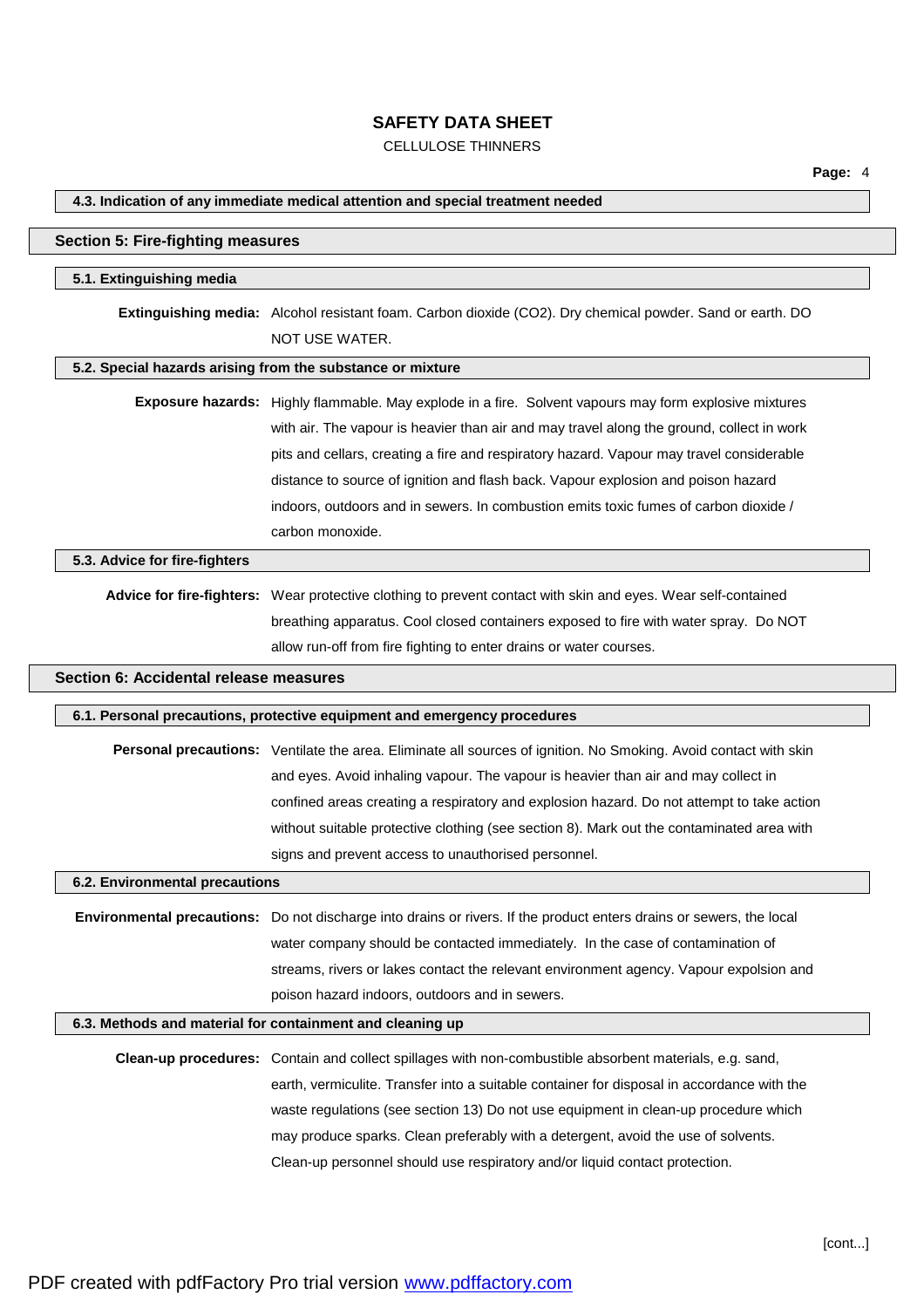# CELLULOSE THINNERS

#### **6.4. Reference to other sections**

#### **Section 7: Handling and storage**

#### **7.1. Precautions for safe handling**

**Handling requirements:** Ensure there is sufficient ventilation of the area. Avoid inhalation of vapour. Avoid skin and eye contact. Smoking, eating and drinking should be prohibited in areas of storage and use. Emergency shower and eye wash facilities should be readily available. Exclude sources of heat, sparks and open flame. Earth any equipment used in handling. Use non-sparking tools. The Manual Handling Operations Regulations may apply to the handling of containers of this product.

#### **7.2. Conditions for safe storage, including any incompatibilities**

**Storage conditions:** Keep in cool, dry, ventilated storage and tightly closed containers. Keep away from direct sunlight. Exclude sources of heat, sparks and open flame. Take precautionary measures to prevent product spills into drains, the ground or waters. **Suitable packaging:** Ideally, keep in original container. If transfer is necessary use glass or coated steel containers. Aluminium is not suitable.

**7.3. Specific end use(s)**

### **Section 8: Exposure controls/personal protection**

#### **8.1. Control parameters**

#### **Workplace exposure limits: Respirable dust**

| State | 8 hour TWA             | 15 min. STEL     | 8 hour TWA | 15 min. STEL |
|-------|------------------------|------------------|------------|--------------|
| UK    | $208$ mg/m $3, 50$ ppm | 416mg/m3, 100ppm |            |              |

#### **Hazardous ingredients:**

### **ETHANOL**

#### **Workplace exposure limits: Respirable dust**

| State | 3 hour TWA | 15 min. STEL | 8 hour TWA | 15 min. STEL |
|-------|------------|--------------|------------|--------------|
| UK    | 1920 mg/m3 | -            | -          |              |

#### **BUTAN-1-OL**

| UK              | - | 154 mg/m3 | - |  |
|-----------------|---|-----------|---|--|
| <b>METHANOL</b> |   |           |   |  |

| UK | 266<br>$-2 - 1 - 1$<br>ь | $\sim$<br>$-2 - 2$<br>novnis |  |
|----|--------------------------|------------------------------|--|
|    |                          |                              |  |

## **8.1. DNEL/PNEC Values**

**DNEL / PNEC** No data available.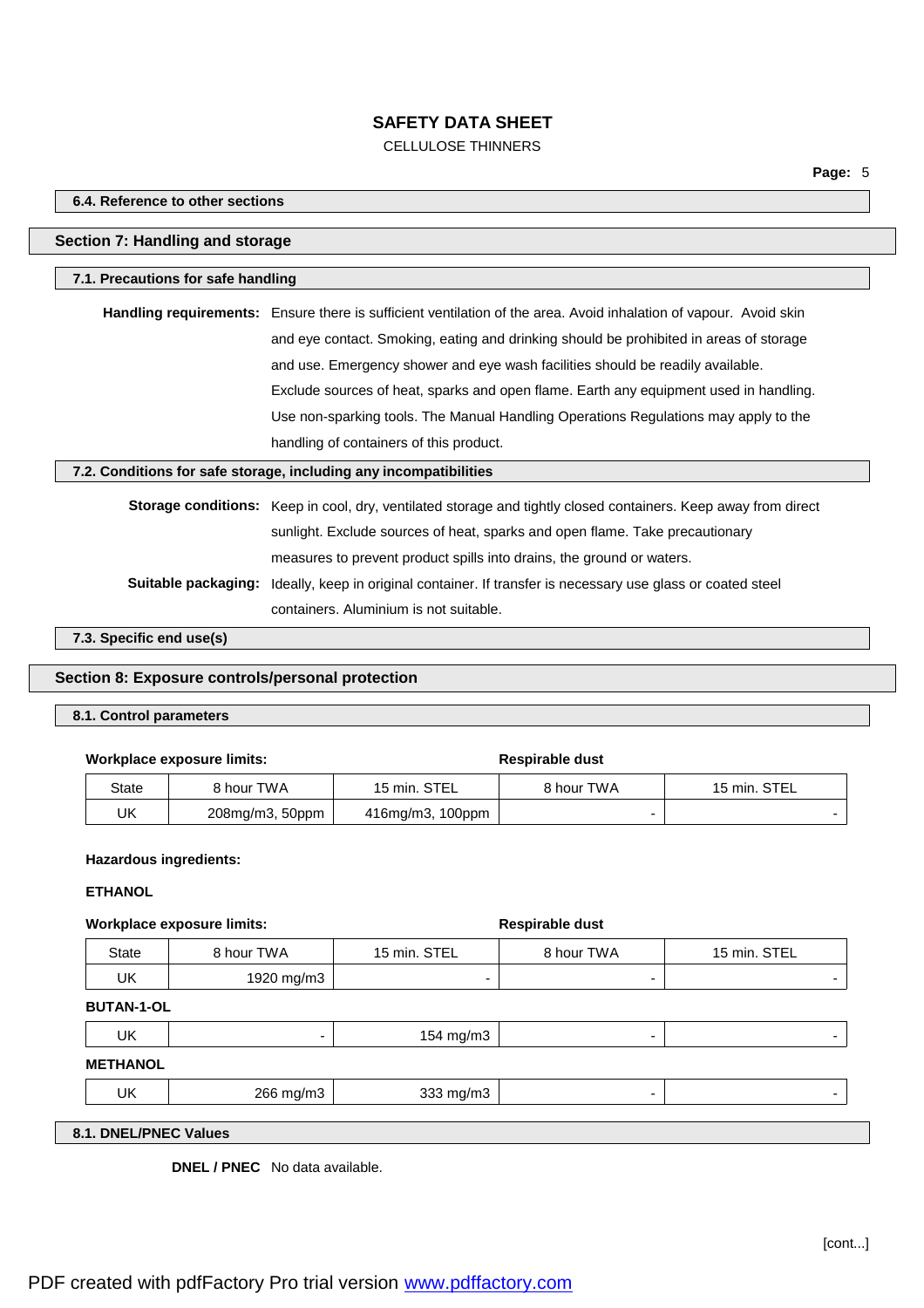# CELLULOSE THINNERS

| 8.2. Exposure controls |                                                                                                                         |
|------------------------|-------------------------------------------------------------------------------------------------------------------------|
|                        | <b>Engineering measures:</b> Provide adequate ventilation. Where reasonably practicable, this should be achieved by     |
|                        | the use of local exhaust ventilation and good general extraction. If these are not sufficient                           |
|                        | to maintain concentrations of particulates and/or solvent vapours below the relevant                                    |
|                        | occupational exposure limits, suitable respiratory protective equipment should be worn                                  |
|                        | (see Respiratory protection below).                                                                                     |
|                        | <b>Respiratory protection:</b> If there is a risk of exposure to high vapour concentrations, use respiratory protective |
|                        | equipment. All personal protective equipment, including respiratory protective                                          |
|                        | equipment, used to control exposure to hazardous substances must be selected to                                         |
|                        | meet the requirements of the COSHH Regulations.                                                                         |
|                        | Hand protection: Where repeated skin exposure may occur, wear Nitrile gloves. Wash hands thoroughly                     |
|                        | after handling chemicals.                                                                                               |
|                        | Eye protection: Eye protection designed to protect against liquid splashes should be worn. Ensure eye                   |
|                        | bath is to hand.                                                                                                        |
|                        | <b>Skin protection:</b> Overalls are normally suitable, PVC apron if risk of splashing.                                 |

# **Section 9: Physical and chemical properties**

### **9.1. Information on basic physical and chemical properties**

| <b>State: Liquid</b>                     |                       |                         |  |
|------------------------------------------|-----------------------|-------------------------|--|
| <b>Colour: Clear.</b>                    |                       |                         |  |
|                                          | <b>Odour:</b> Pungent |                         |  |
| Solubility in water: Partially miscible. |                       |                         |  |
| Boiling point/range°C: 82                |                       | <b>Flash point C: 2</b> |  |
| Relative density: 0.810 @ 20 C           |                       |                         |  |

**9.2. Other information**

**Other information:** No data available.

## **Section 10: Stability and reactivity**

**10.1. Reactivity**

**10.2. Chemical stability**

**Chemical stability:** Stable under normal storage and handling conditions (see Section 7).

## **10.3. Possibility of hazardous reactions**

**10.4. Conditions to avoid**

**Conditions to avoid:** Avoid heat, flames and sparks. Moisture. Direct sunlight.

## **10.5. Incompatible materials**

**Materials to avoid:** Strong oxidising agents. Strong acids.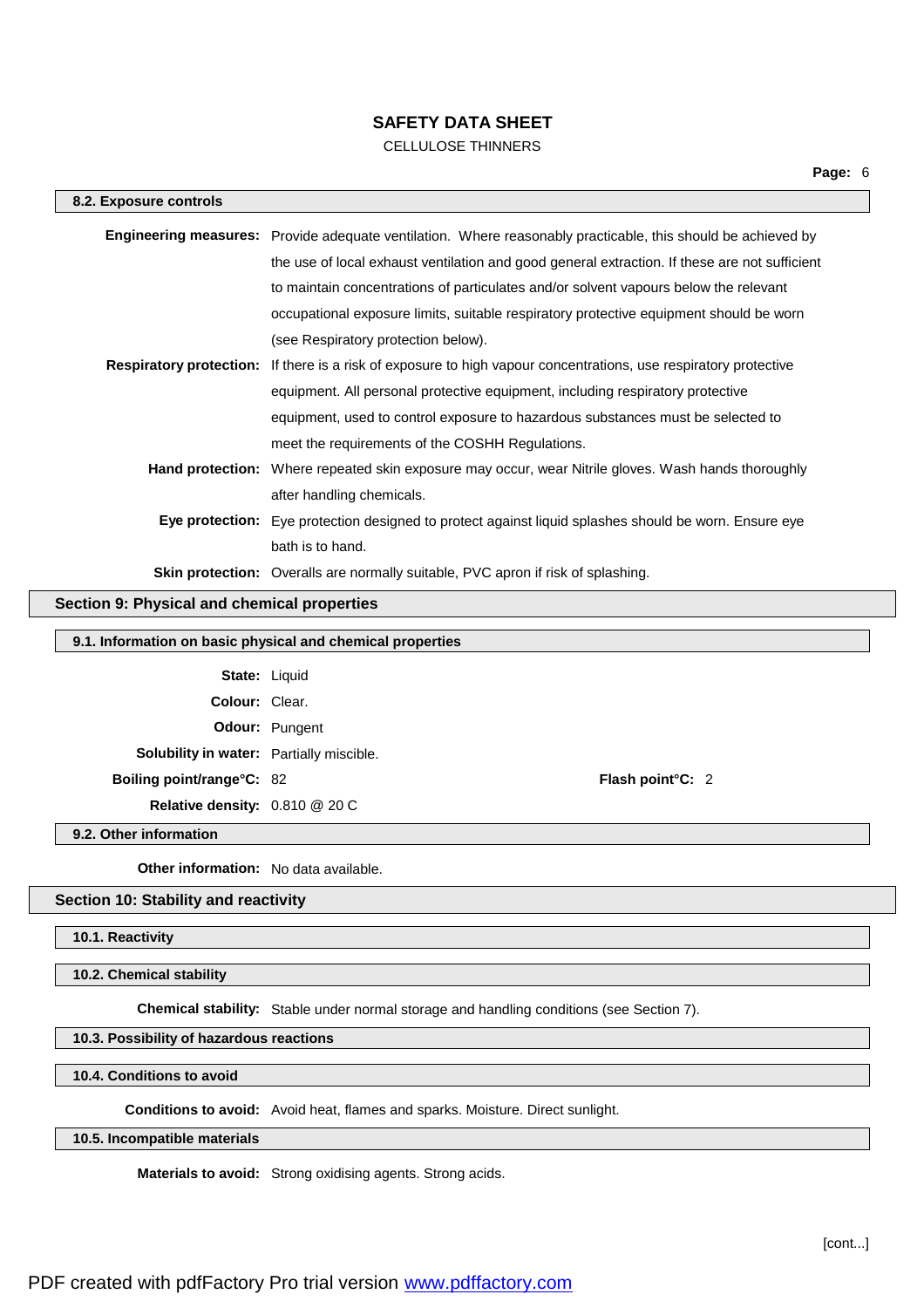# CELLULOSE THINNERS

#### **10.6. Hazardous decomposition products**

**Haz. decomp. products:** In combustion emits toxic fumes of carbon dioxide / carbon monoxide.

# **Section 11: Toxicological information**

#### **11.1. Information on toxicological effects**

#### **Hazardous ingredients:**

#### **2-BUTANONE OXIME**

| ORL        | <b>MUS</b> | LD50 |      | gm/kg |
|------------|------------|------|------|-------|
| ORL        | <b>RAT</b> | LD50 | 930  | mg/kg |
| <b>SCU</b> | <b>RAT</b> | LD50 | 2702 | mg/kg |

#### **ETHANOL**

| <b>IVN</b>       | <b>RAT</b> | LD50 | 1440 | mg/kg |
|------------------|------------|------|------|-------|
| ORL              | <b>MUS</b> | LD50 | 3450 | mg/kg |
| ORL <sup>'</sup> | <b>RAT</b> | LD50 | 7060 | mg/kg |

## **BUTAN-1-OL**

| <b>IVN</b> | <b>RAT</b> | LD50 | 310  | mg/kg |
|------------|------------|------|------|-------|
| ORL        | <b>MUS</b> | LD50 | 2680 | mg/kg |
| ' ORL      | <b>RAT</b> | LD50 | 790  | mg/kg |

# **METHANOL**

| <b>IVN</b> | <b>RAT</b> | LD50 | 2131 | mg/kg |
|------------|------------|------|------|-------|
| ' ORL      | <b>MUS</b> | LD50 | 7300 | mg/kg |
| ' ORL      | <b>RAT</b> | LD50 | 5628 | mg/kg |

# **Relevant effects for mixture:**

| Effect                              | Route      | Basis                 |
|-------------------------------------|------------|-----------------------|
| Acute toxicity (harmful)<br>INH DRM |            | Hazardous: calculated |
| <b>OPT INH</b><br>Irritation        |            | Hazardous: calculated |
| Sensitisation                       | <b>DRM</b> | Hazardous: calculated |

## **Symptoms / routes of exposure**

**Skin contact:** May cause irritation on prolonged or repeated contact.

**Eye contact:** Irritation.

**Ingestion:** Harmful, causing internal irritation. May cause nausea, vomiting, dizziness and unconsciousness.

**Inhalation:** Harmful by inhalation. There may be irritation of nose, throat and respiratory tract. Dizziness, loss of coordination, nausea and vomitting may occur.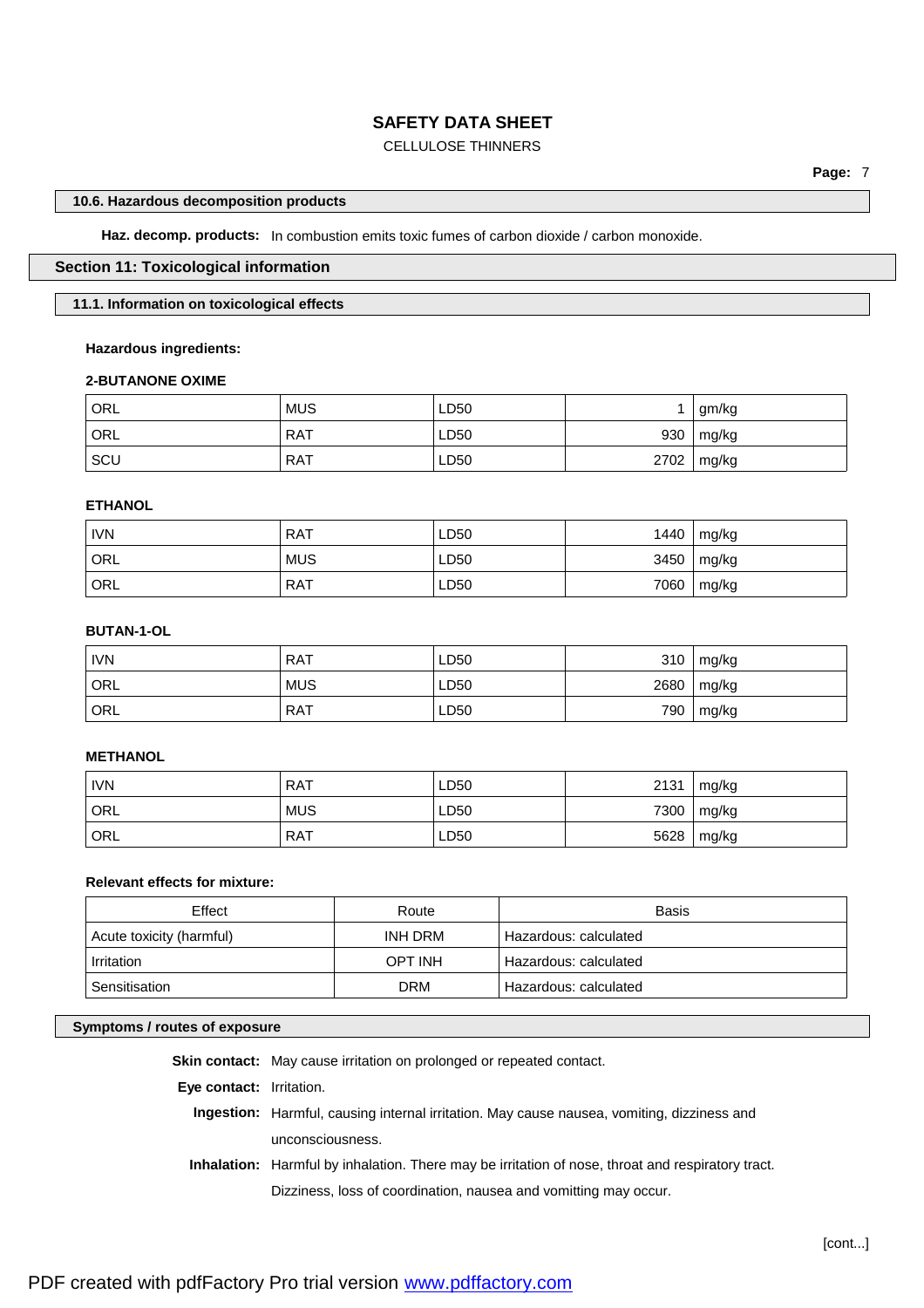## CELLULOSE THINNERS

**Page:** 8

#### **Section 12: Ecological information**

#### **12.1. Toxicity**

**Ecotoxicity values:** No data available.

#### **12.2. Persistence and degradability**

**Persistence and degradability:** Expected to be biodegradable.

**12.3. Bioaccumulative potential**

**Bioaccumulative potential:** Not expected to bioaccumulate.

**12.4. Mobility in soil**

**Mobility:** Volatile. Partially soluble in water. Partially absorbed into soil. The product should not be allowed to enter drains or water courses or be deposited where it can affect ground or surface waters.

## **12.5. Results of PBT and vPvB assessment**

**PBT identification:** This product is not identified as a PBT substance.

### **12.6. Other adverse effects**

**Other adverse effects:** It is unlikely this material will present an environmental hazard.

#### **Section 13: Disposal considerations**

#### **13.1. Waste treatment methods**

**NB:** The user's attention is drawn to the possible existence of regional or national

regulations regarding disposal.

### **Section 14: Transport information**

**14.1. UN number**

**UN number:** UN1263

#### **14.2. UN proper shipping name**

## **14.3. Transport hazard class(es)**

**Transport class:** 3

**14.4. Packing group**

**14.5. Environmental hazards**

**Environmentally hazardous:** No **Marine pollutant:** No

**14.6. Special precautions for user**

#### **Section 15: Regulatory information**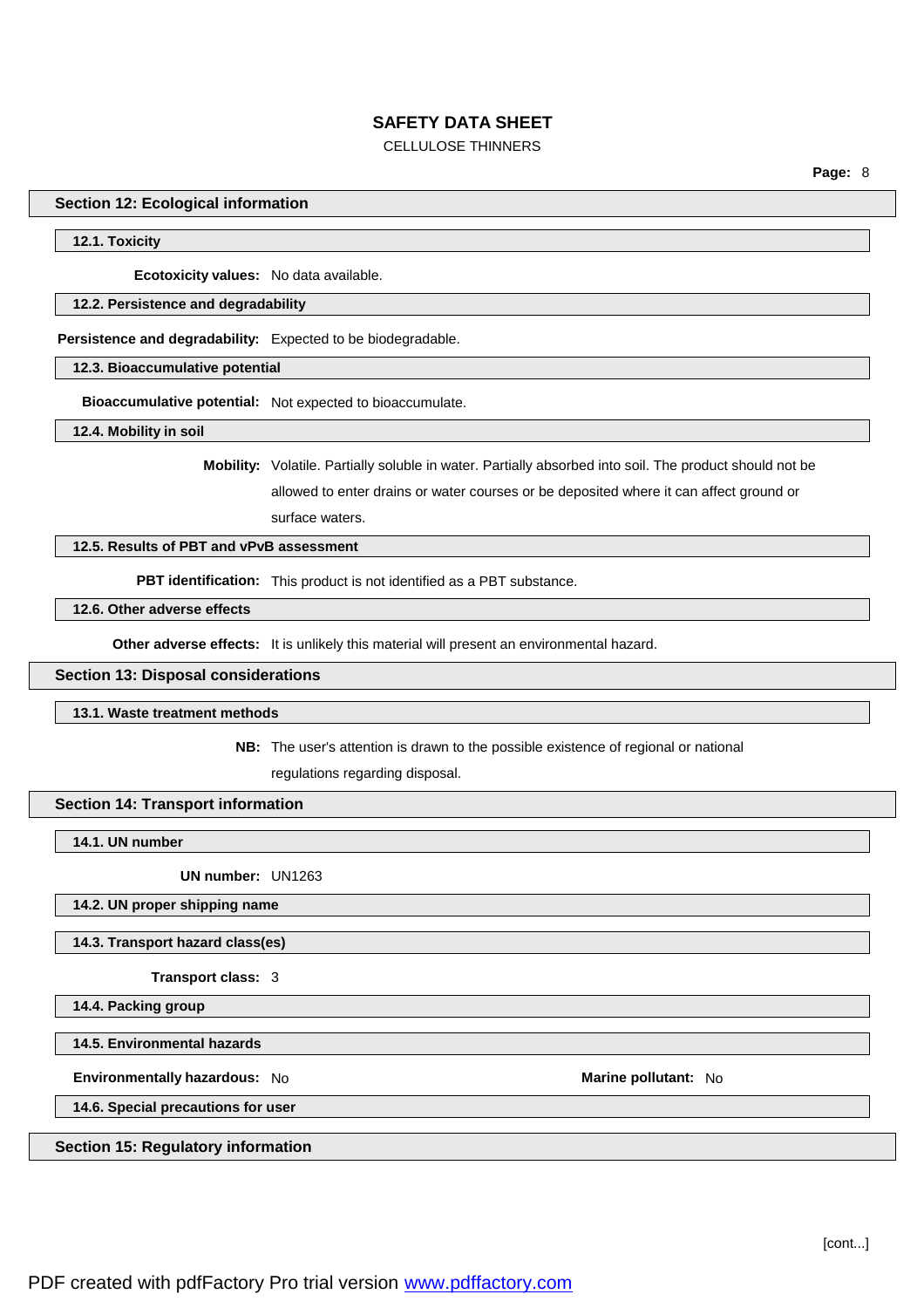# CELLULOSE THINNERS

# **15.1. Safety, health and environmental regulations/legislation specific for the substance or mixture**

### **15.2. Chemical Safety Assessment**

**Chemical safety assessment:** Saftey Data Sheet complies with UK regulatory references in accordance with CHIP 3.1.

## **Section 16: Other information**

| <b>Other information</b> |                                                                                                                                     |
|--------------------------|-------------------------------------------------------------------------------------------------------------------------------------|
|                          | Other information: This safety data sheet is prepared in accordance with Commission Regulation (EU) No<br>453/2010.                 |
|                          |                                                                                                                                     |
|                          | * indicates text in the SDS which has changed since the last revision.                                                              |
|                          | Phrases used in s.2 and 3: EUH066: Repeated exposure may cause skin dryness or cracking.                                            |
|                          | H225: Highly flammable liquid and vapour.                                                                                           |
|                          | H226: Flammable liquid and vapour.                                                                                                  |
|                          | H301: Toxic if swallowed.                                                                                                           |
|                          | H302: Harmful if swallowed.                                                                                                         |
|                          | H311: Toxic in contact with skin.                                                                                                   |
|                          | H312: Harmful in contact with skin.                                                                                                 |
|                          | H315: Causes skin irritation.                                                                                                       |
|                          | H317: May cause an allergic skin reaction.                                                                                          |
|                          | H318: Causes serious eye damage.                                                                                                    |
|                          | H319: Causes serious eye irritation.                                                                                                |
|                          | H331: Toxic if inhaled.                                                                                                             |
|                          | H332: Harmful if inhaled.                                                                                                           |
|                          | H335: May cause respiratory irritation.                                                                                             |
|                          | H336: May cause drowsiness or dizziness.                                                                                            |
|                          | H351: Suspected of causing cancer <state conclusively="" exposure="" if="" is="" it="" of="" proven<="" route="" th=""></state>     |
|                          | that no other routes of exposure cause the hazard>.                                                                                 |
|                          | H370: Causes damage to organs <or affected,="" all="" if="" known="" organs="" state=""> <state of<="" route="" th=""></state></or> |
|                          | exposure if it is conclusively proven that no other routes of exposure cause the hazard>.                                           |
|                          | R <sub>10</sub> : Flammable.                                                                                                        |
|                          | R11: Highly flammable.                                                                                                              |
|                          | R20/21: Harmful by inhalation and in contact with skin.                                                                             |
|                          | R20: Harmful by inhalation.                                                                                                         |
|                          | R21: Harmful in contact with skin.                                                                                                  |
|                          | R22: Harmful if swallowed.                                                                                                          |
|                          | R23/24/25: Toxic by inhalation, in contact with skin and if swallowed.                                                              |
|                          | R36/37: Irritating to eyes and respiratory system.                                                                                  |
|                          | R37/38: Irritating to respiratory system and skin.                                                                                  |
|                          | R37: Irritating to respiratory system.                                                                                              |
|                          | R39/23/24/25: Toxic: danger of very serious irreversible effects through inhalation, in                                             |
|                          |                                                                                                                                     |